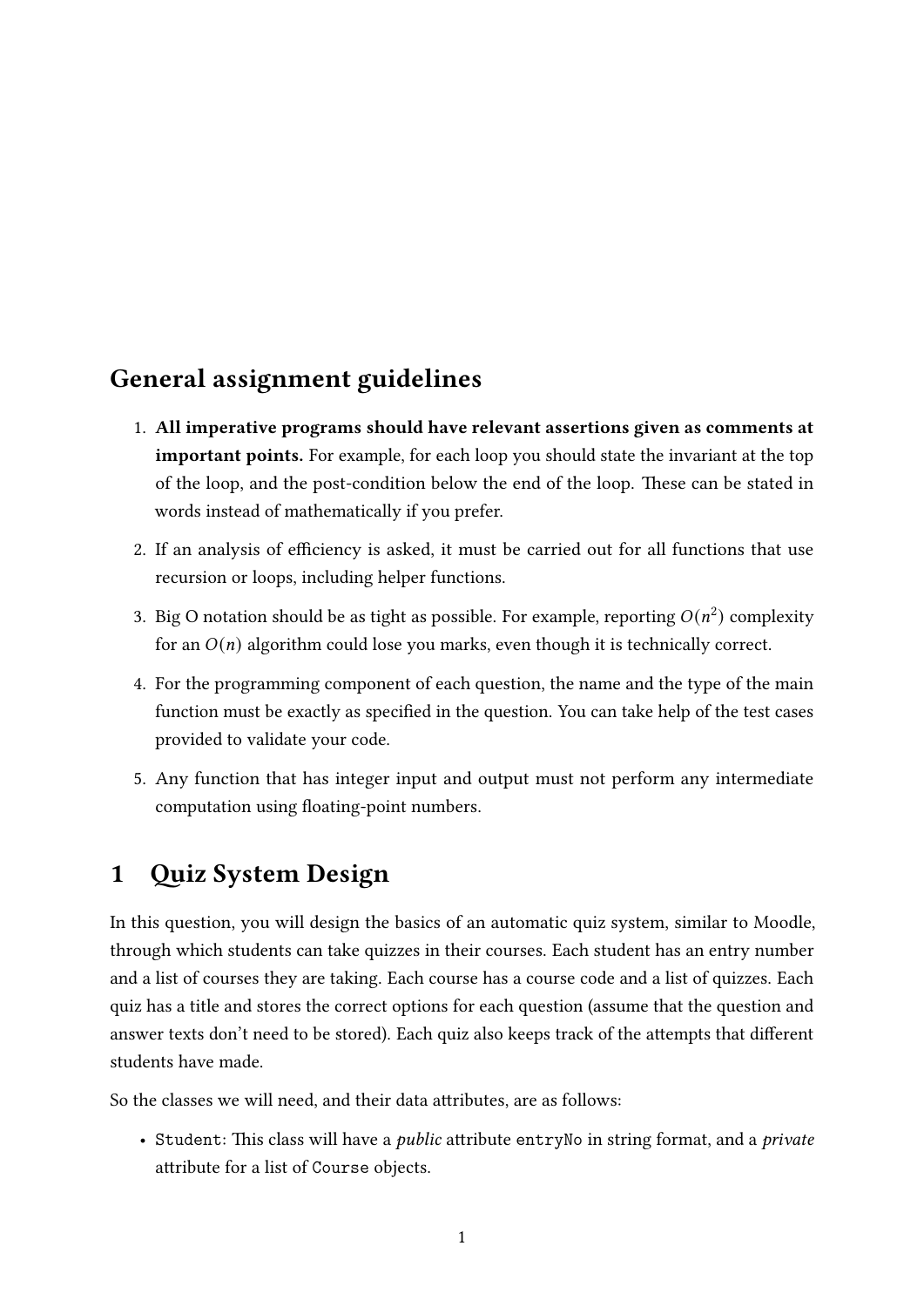- Course: This class will have a *public* attribute courseCode in string format, and a *private* attribute for a list of Quiz objects.
- Quiz: This class will have a *public* attribute title in string format, and a *private* attribute for the list of correct options. It may also need other private attributes to store the students' attempts so that they can be retrieved later.

Objects will be created in this manner.

```
col100q1 = Quiz('Quiz1', ['a', 'b', 'b'])col100q2 = Quiz('Quiz2', ['b', 'd', 'c'])col100 = Course('COL100', [col100q1, col100q2])
mt1100q1 = Quiz('Quiz1', ['a', 'b', 'd'])mtl100q2 = Quiz('Quiz2', ['d','c','a'])
mtl100 = Course('MTL100', [mtl100q1, mtl100q2])
s1 = Student('2019MCS2562', [col100, mtl100])
s2 = Student('2017CS10377', [col100])
```
Now add the following public methods to the Student class. You may need to add further public methods to the other classes to make them possible.

- 1. attempt(self, courseCode, quizTitle, attemptedAnswers): Record the student's answers to the quiz with the given title in the course with the given code. If the quiz has already been attempted by the student, ignore the new attempt.
- 2. getUnattemptedQuizzes(self): Return a list of pairs (courseCode, quizTitle) representing quizzes in the student's courses that they have not attempted yet.
- 3. getAverageScore(self, courseCode): Return the student's average score, i.e. total correct answers / number of attempted quizzes, in the course with the given code.

For example, with the example objects given above, you should get

```
s2.attempt('COL100', 'Quiz1', ['a','b','c'])
s2.getUnattemptedQuizzes() # returns [('COL100', 'Quiz2')]
s2.getAverageScore('COL100') # returns 2
```
## 2 Matrices

1. Design a class named Matrix which allows us to do linear algebra calculations. Implement the appropriate special methods  ${\_}str_-, {\_}add_-, {\_}sub_-, {\_}mul_$  so that the class can be used as follows: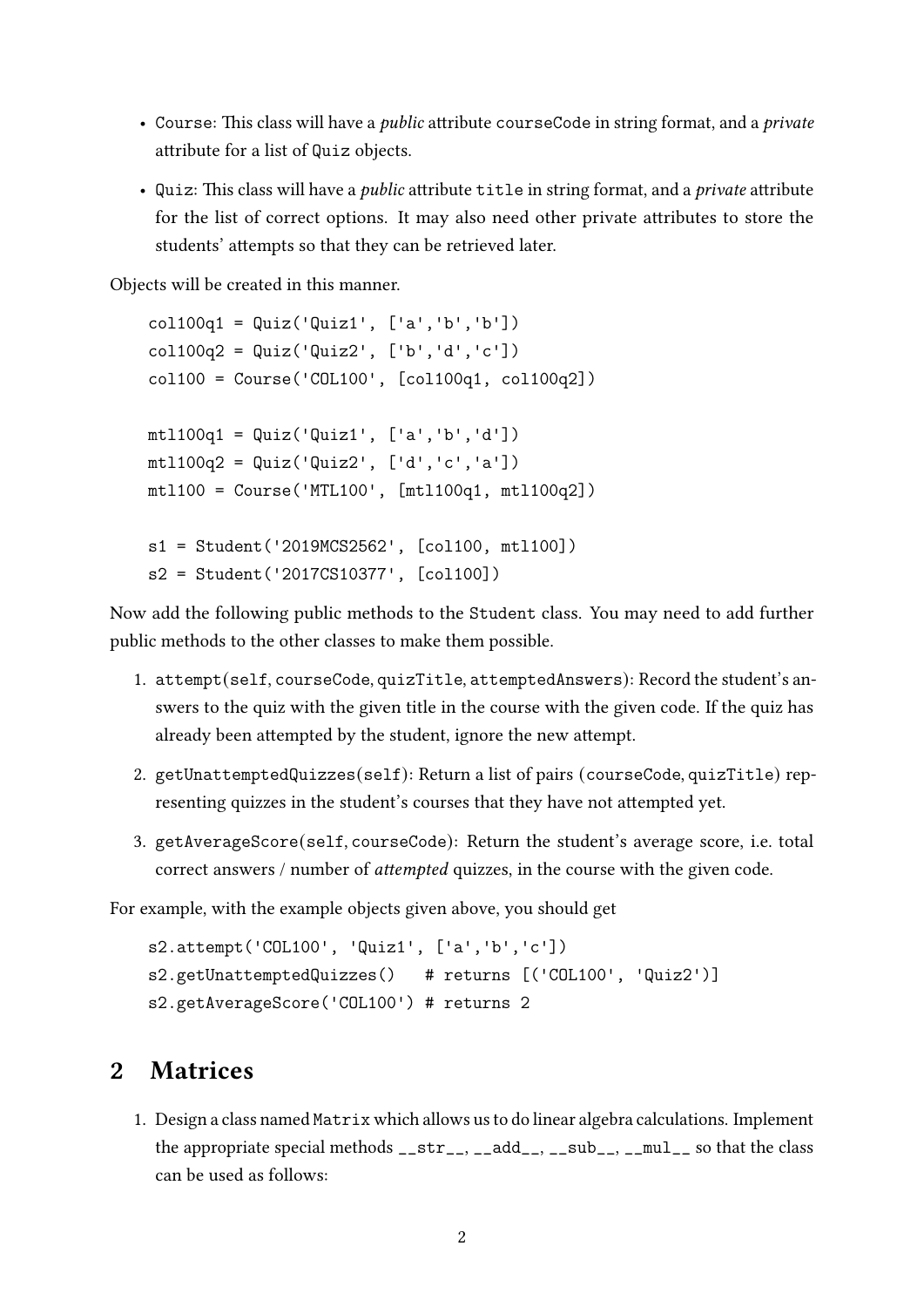```
A = Matrix([1, 2, 3], [4, 5, 6], [7, 8, 9])B = Matrix([[-2, 0, 5], [0, 0, 0], [0, 10, 0]])A + B # matrix addition
B - A # matrix subtraction
A * B # matrix multiplication
B * 2 # scalar multiplication
```
 $print(B)$  should give nicely formatted output, e.g.

- $-2 \quad 0 \quad 5$ 0 0 0 0 10 0
- 2. Note that for an  $m \times n$  matrix, the Matrix class always takes  $O(mn)$  space. If only a few of the entries of the matrix are nonzero, we can do better. Design a class named SparseMatrix which stores only the nonzero entries in each row. For example, the matrix B above can stored as  $[[(0,-2), (2,5)], [[1,10)]]$ , since the 0th row has −2 at the 0th position and 5 at the 2th position, and so on.

Implement all the same methods  $-$  printing, addition, subtraction, multiplication  $-$  for SparseMatrix. Assume that we not mix Matrix and SparseMatrix in these operations.

3. Add a method  $\text{toSparse}()$  in Matrix, and a method  $\text{toDense}()$  in SparseMatrix. These should return a new SparseMatrix or Matrix respectively, representing the same data.

## 3 Bonus: Maze Traversal

Time for a game. The objective is to find a path through a maze. The maze will be represented as a 2D array, i.e. a list of lists, containing the strings '\_' (an empty space), 'X' (a wall you cannot walk through), 'S' (the starting point), and 'E' (the end point).

The rules of the traversal are as follows. You may only walk one step up  $(U)$ , one step right  $(R)$ , one step left (L), or one step down (D). You are not allowed diagonal moves. If a diagonal move is to be made, you have to make it in two moves.

For example, given the maze

X X X X X E X X X  $X = - - - - X - X$  $X =$   $X =$   $X =$   $X =$  $X$   $X$   $X$   $X$   $X$   $X$ X X \_ \_ \_ X X X X X X X S X X X X X